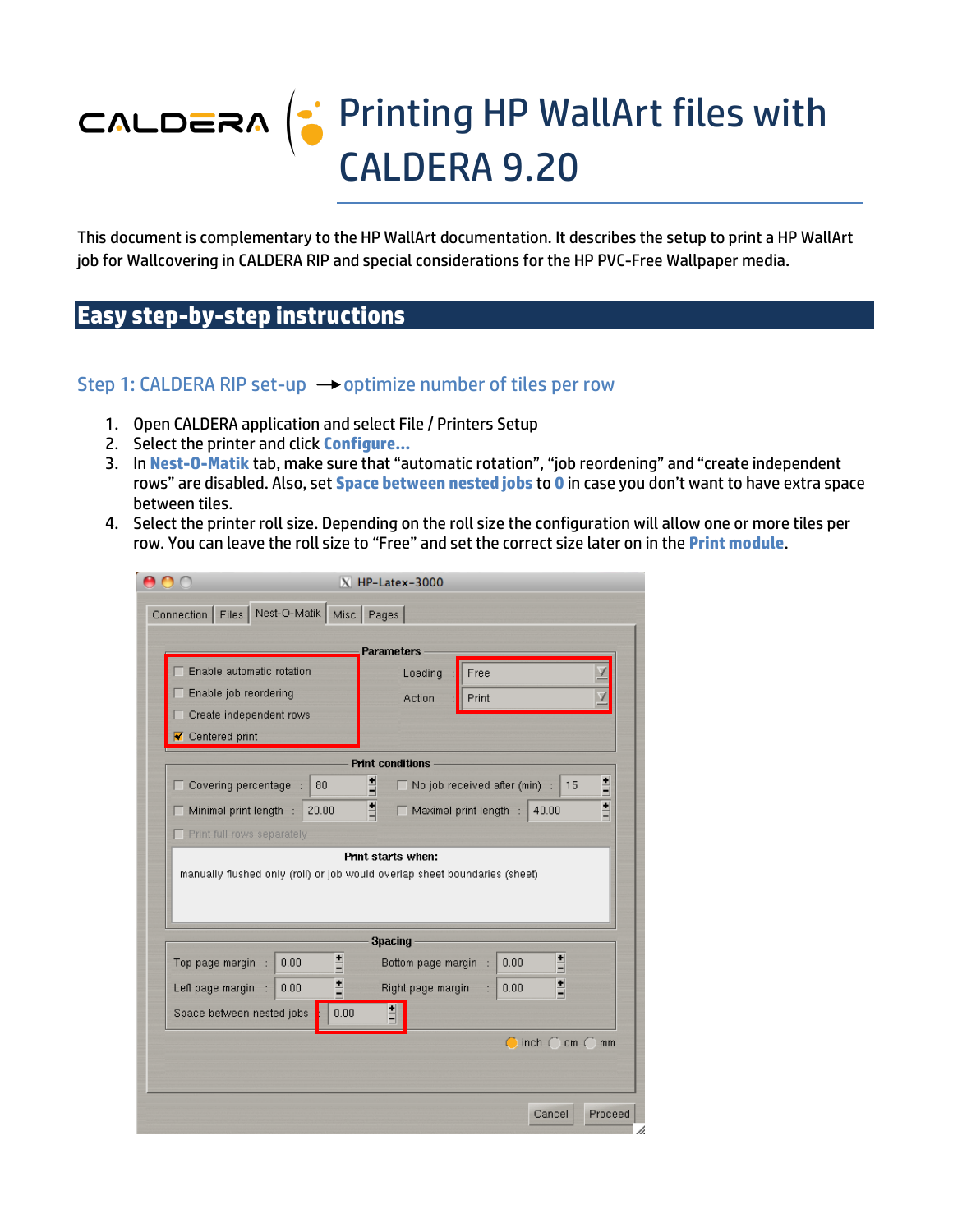#### Step 2: CALDERA RIP set-up  $\rightarrow$  APPE Settings

1. Make sure you have the following settings in **Special Menu / APPE configuration**

| $\ddot{\bullet}$<br><b>APPE Options</b>  |   |                          | $\Box$ $\times$     |
|------------------------------------------|---|--------------------------|---------------------|
| <b>Color Management Module</b>           | t | Caldera                  | $\overline{A}$      |
| <b>Flattening Behavior for Preview</b>   |   | Global                   | $\overline{A}$      |
| <b>Flattening Behavior for Printing</b>  |   | Standard                 | $\overline{A}$      |
| Honor PDF Blending spaces                | t | Auto-select              | $\overline{\Delta}$ |
| Enable XObject caching                   | t | Auto-select              | $\overline{A}$      |
| Strict PDF/X mode                        | t | Enabled                  | $\overline{\Delta}$ |
| <b>Print Annotations</b>                 | t | <b>None</b>              | $\overline{A}$      |
| Enable flattening optimization of Images |   |                          |                     |
| Ignore non-fatal errors                  |   |                          |                     |
|                                          |   |                          |                     |
|                                          |   |                          |                     |
|                                          |   |                          |                     |
|                                          |   |                          |                     |
|                                          |   |                          |                     |
|                                          |   |                          |                     |
|                                          |   |                          |                     |
|                                          |   |                          |                     |
|                                          |   | <b>Reset to defaults</b> | Close               |

Please, note that **Flattening Behavior for Preview** has been set to Global in order to speed up the preview task.

#### Step 3: CALDERA RIP set-up  $\rightarrow$  Create a Workflow to print HP WallArt Wallcovering Files

- 1. In the Applications bar, click Special menu then Workflow Edition to open the **Workflow Editor**. You can also click the **WorkFlow** icon, in the Applications bar.
- 2. Click New and type a name for the workflow (for instance, PrintHPWallArt).
- 3. Drag and drop the Print module associated to your printer in the window of the Workflow.
- 4. Since the Print module has not been configured yet, its icon will appear as grayed.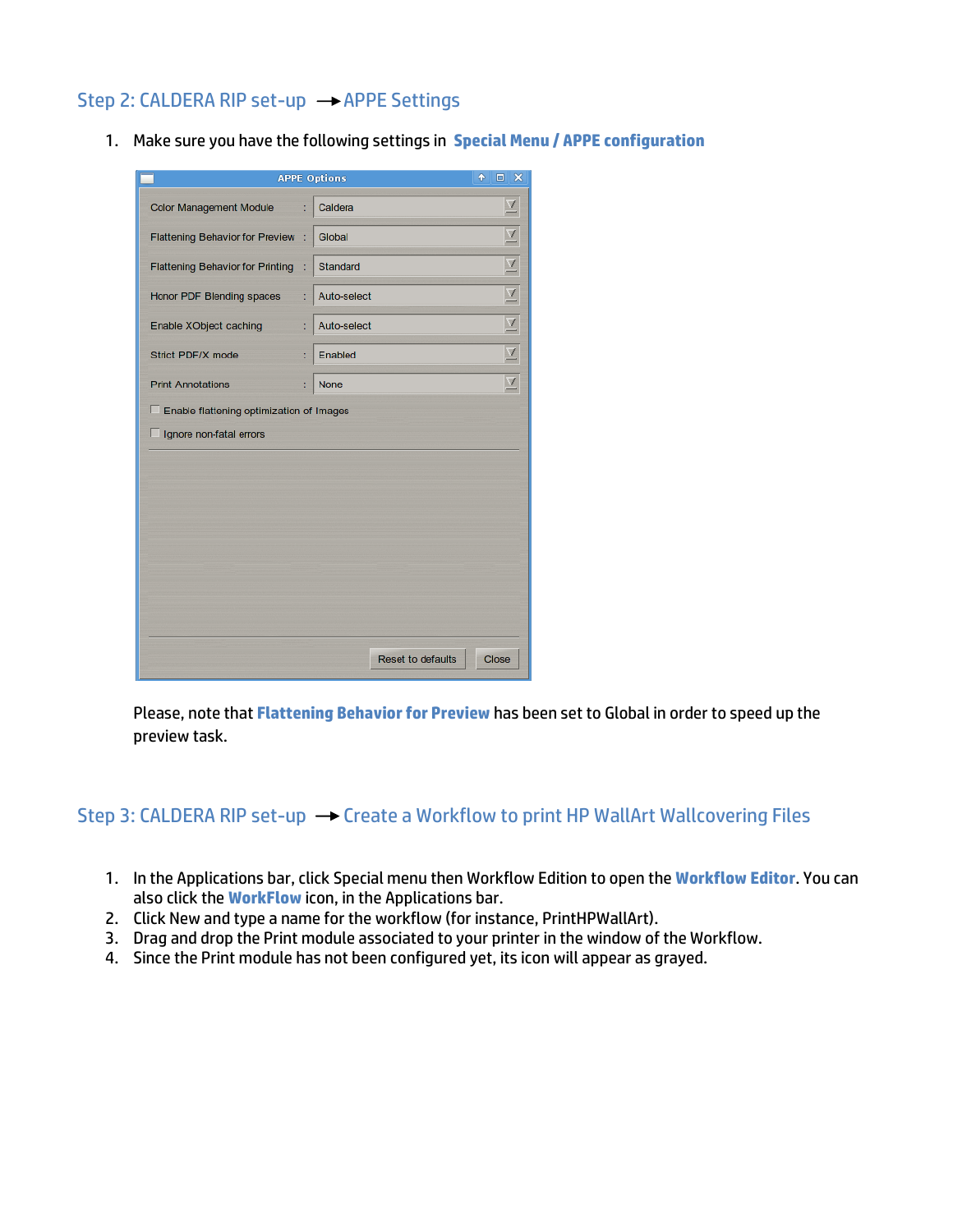| $\circ$                                                  | X WorkFlow Editor     |        |                             |
|----------------------------------------------------------|-----------------------|--------|-----------------------------|
| PrintHPWallArt<br><b>WorkFlow</b><br>$\cdot$             | 工<br>Duplicate<br>New | Rename | Delete<br><b>Batch File</b> |
|                                                          |                       |        |                             |
|                                                          |                       |        |                             |
| Delete image after processing<br>Never<br>$\ddot{\cdot}$ | 工                     |        |                             |
|                                                          |                       |        | Quit<br>h                   |

- 5. Set up the printing parameters as usual (resolution, media, roll size, etc.). Please, note that depending on the roll size the configuration will allow one or more tiles per row.
- 5. Make sure the Action is set to "Nest", so the Tiles are nested when appropriate.

| $X$ HP-Latex-3000      |                                      |   |  |
|------------------------|--------------------------------------|---|--|
| Sample image           |                                      |   |  |
| Copies                 | 븨<br>$\mathbf{1}$<br>to Nest-O-Matik |   |  |
| pages                  | One page M All pages                 |   |  |
| Resolution             | 300_dpi                              | Y |  |
| Loading                | Roll54                               | ¥ |  |
| Media                  | HP PVC-free Wall Paper               | Y |  |
| Mode                   | CMYK                                 | Y |  |
| Quality                | 10p 6c 110%                          | ¥ |  |
| Action                 | Nest                                 | Y |  |
| 지리지<br>Configuration1  |                                      |   |  |
| Quit<br>Print<br>Ready |                                      |   |  |

Step 4: CALDERA RIP set-up  $\rightarrow$  Compensating paper expansion for HP PVC-Free Wallpaper

Being a fiber based media, the HP PVC-Free WallPaper Media has a small expansion when dipped in water (an average of 1% across the width, almost non along the roll direction). When printing on that media, make sure you set a workflow to compensate for this by sizing the width to 99%.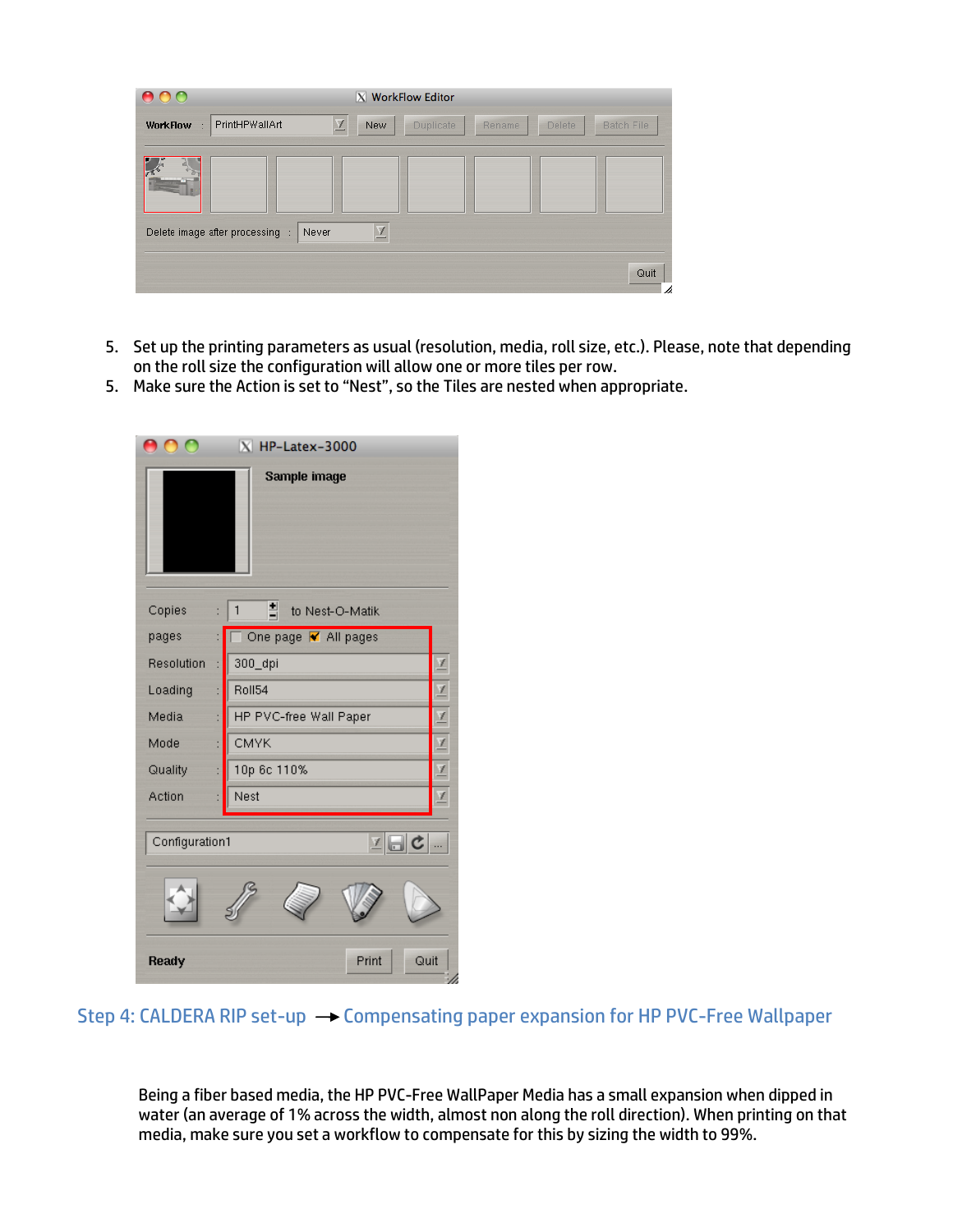1. Click the Print module in the Workflow and setup the Page setup settings: Scale Width 99%. Ensure you Keep ratio is not selected to allow different W/H scaling.

| A<br>Δ         | X Page Setup                                                                                |                                                                                                                                                     |
|----------------|---------------------------------------------------------------------------------------------|-----------------------------------------------------------------------------------------------------------------------------------------------------|
|                | 10<br>40<br> 20 <br>30<br>50<br>10<br>nches<br>بمباينها بتماعيها بمباعثها بمباعثها بمباعيته | Main   Marks   S&R   Cutting   Colors  <br>Page $\Psi$                                                                                              |
| $\hat{z}$      | $\overline{30}$                                                                             | $\overline{\lambda}$<br>Roll54<br>Format<br>÷                                                                                                       |
| ķ              | $\overline{20}$                                                                             | Template $\Psi$<br>$\overline{\lambda}$<br>Custom<br>$\overline{X}$<br>Auto<br>Format                                                               |
|                | 10                                                                                          | Image size and position                                                                                                                             |
|                |                                                                                             | ∃<br>E<br>13.89<br>Height<br>19.84<br>Width<br>$\mathbb{R}^+$<br>$\mathbb{R}^2$<br>E<br>$\overline{\Xi}$<br>Scale H :<br>100.00<br>Scale W<br>99.00 |
| $\blacksquare$ | 10                                                                                          | 1.56<br>∃<br>: 0.00<br>H<br>X<br>Y<br>÷.<br>Multi-page                                                                                              |
|                |                                                                                             | M All pages<br>One page<br>$\Box$ Collate<br>$\Box$ Invert order                                                                                    |
| Q              | $\overline{20}$                                                                             | <b>Misc</b>                                                                                                                                         |
|                | 50                                                                                          | E<br>Print Only if Scale is (%) : 100                                                                                                               |
|                | 40                                                                                          |                                                                                                                                                     |
|                | 50<br>Unit : $\bigcirc$ pixels $\bigcirc$ inches $\bigcirc$ mm                              | Print<br>Reset<br>Close                                                                                                                             |
|                |                                                                                             |                                                                                                                                                     |

NOTE: There is an alternative way to include the compensation typing the compensate factor on the **Media Parameters** tab instead.

|                            | $X$ Media                                               |      |                                          |
|----------------------------|---------------------------------------------------------|------|------------------------------------------|
| Main Settings   Parameters |                                                         |      |                                          |
|                            | $\Box$ Horizontal compensation (%) :                    | 0.00 | $\frac{1}{n}$ Compute                    |
|                            | $\sqrt{ }$ Vertical compensation (%) $\rightarrow$ 0.00 |      | $\frac{1}{2}$ Compute                    |
|                            |                                                         |      | Advanced parameters $\blacktriangledown$ |
|                            |                                                         |      |                                          |
| Update                     |                                                         |      | Cancel<br>ΟK                             |

## Step 5: CALDERA RIP set-up  $\rightarrow$  Activate Workflow

1. Click the **Print** button to activate the module within the Workflow.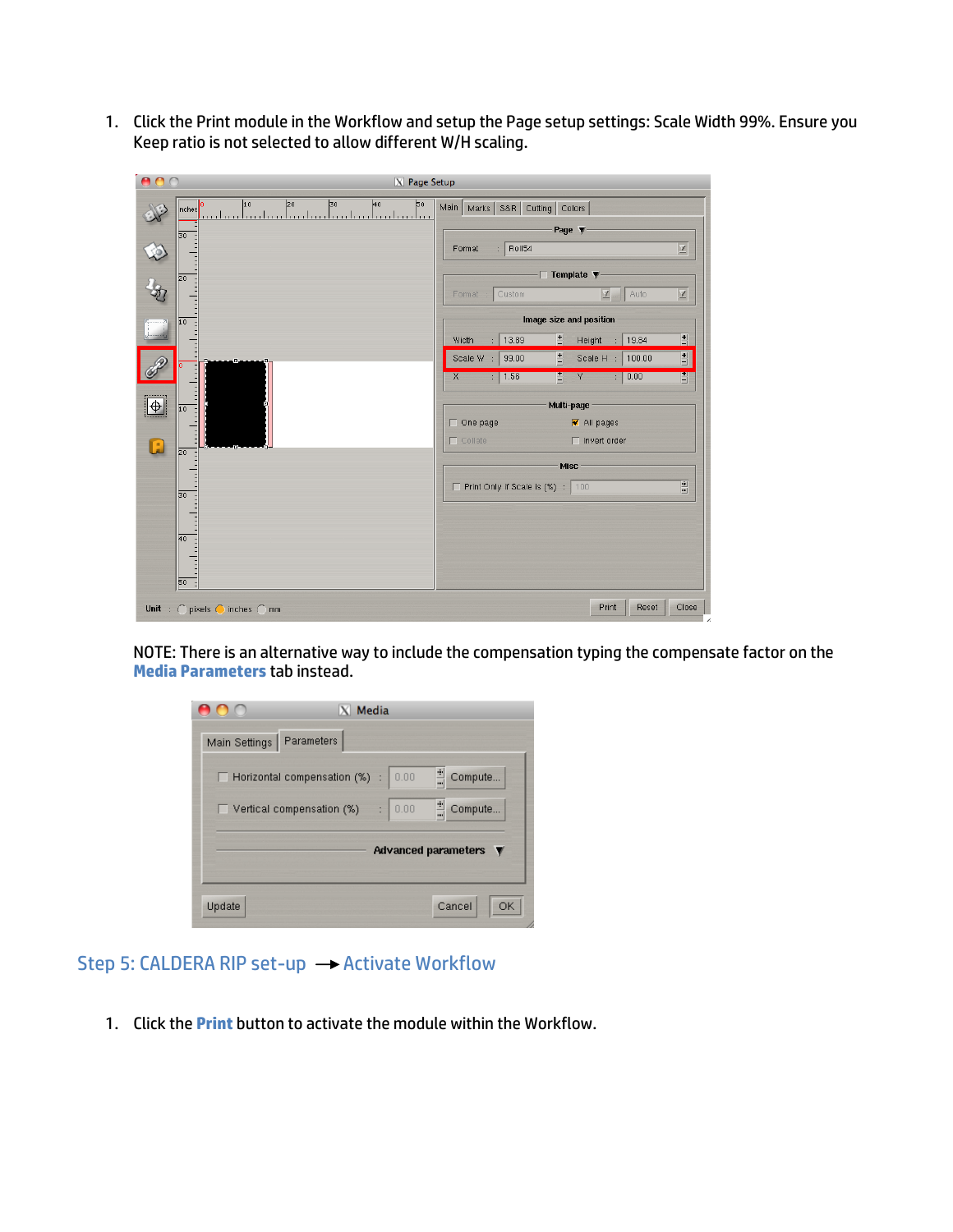|            | $\overline{X}$ HP-Latex-3000   |  |  |
|------------|--------------------------------|--|--|
|            | Sample image                   |  |  |
| Copies     | 힄<br>1<br>to Nest-O-Matik<br>÷ |  |  |
| pages      | One page M All pages           |  |  |
| Resolution | 300_dpi<br>$\overline{f}$      |  |  |
| Loading    | Z<br>Roll54<br>÷               |  |  |
| Media      | Z<br>HP PVC-free Wall Paper    |  |  |
| Mode       | Z<br>CMYK                      |  |  |
| Quality    | 10p 6c 110%<br>Z<br>t          |  |  |
| Action     | Nest<br>Z<br>÷                 |  |  |
|            | 지금 아<br>Configuration1         |  |  |
|            |                                |  |  |
| Ready      | Print<br>Quit                  |  |  |

2. Back in the Workflow Editor, quit, it will save automatically

Step 6: CALDERA RIP set-up  $\rightarrow$  Print the HP WallArt Multipage PDF through the workflow

- 1. Open the HP WallArt multipage PDF file: In the Applications bar, click File menu then Open.
- 2. Set the preview parameters to speed up the Preview process.